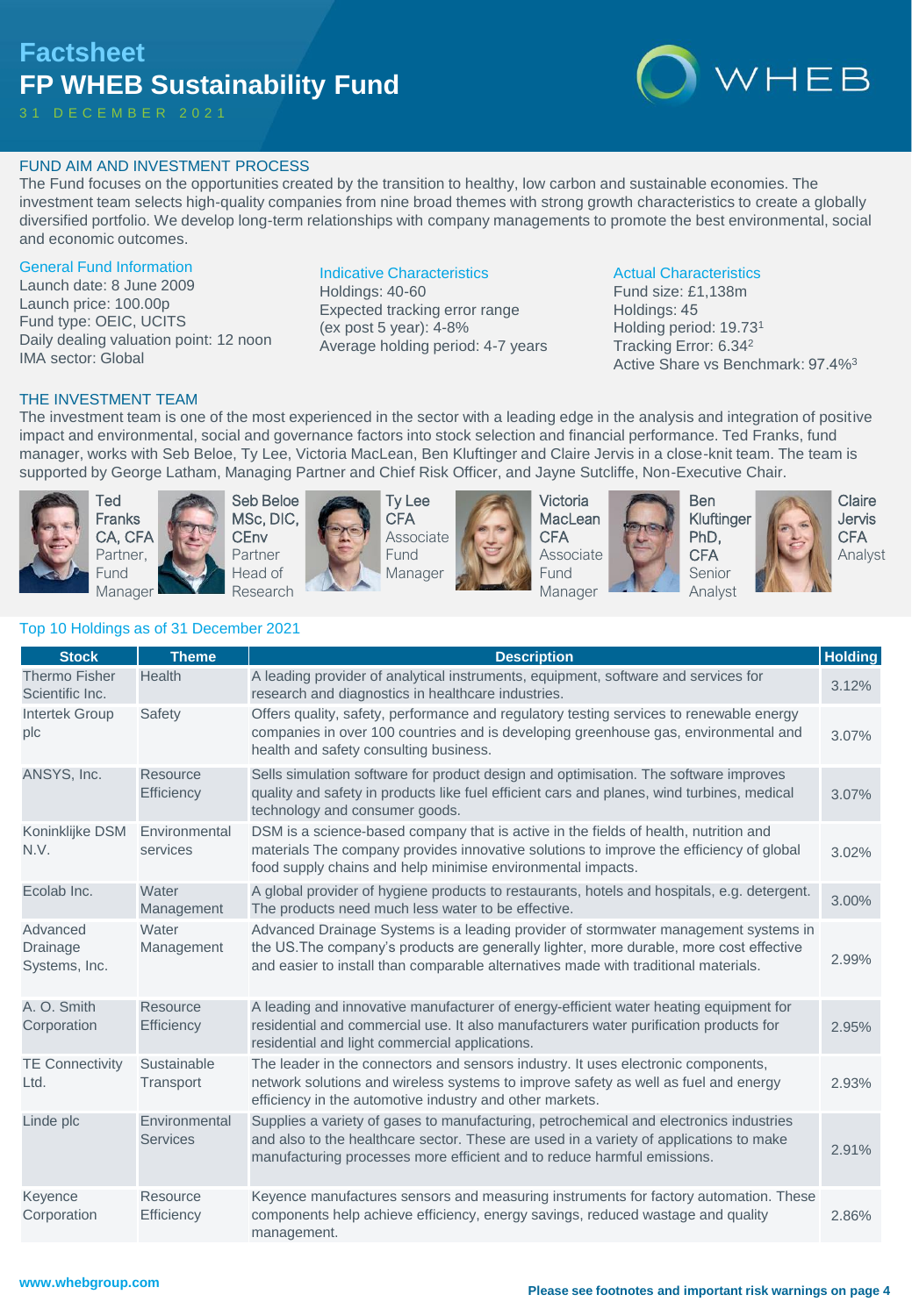

#### Biggest Movers over the month in local currency – Top 3 and Bottom 3 Performers

| <b>Stock Name</b>             | Performance in Month   What Happened |                                                                                                                                                                                                 |
|-------------------------------|--------------------------------------|-------------------------------------------------------------------------------------------------------------------------------------------------------------------------------------------------|
| <b>LHC Group</b>              | $+19.62%$                            | Announced a \$250m share buyback. Stock bounced after four very tough<br>months performance-wise.                                                                                               |
| <b>Grand Canyon Education</b> | $+18.27%$                            | Early repayment of large loan from Grand Canyon University raised<br>expectations of a major share buyback and potentially higher dividend.                                                     |
| Centene                       | $+15.39%$                            | No company-related news but stock highlighted as "best idea" by a larger<br>broker.                                                                                                             |
|                               |                                      |                                                                                                                                                                                                 |
| <b>HelloFresh SE</b>          | $-24.45%$                            | Market took profits after the capital markets day made clear that 2022 will<br>be an investment year (higher capex and costs) to prepare the company for<br>continued strong profitable growth. |
| <b>First Solar</b>            | $-15.87\%$                           | Uncertainty around the ratification of the \$1.7tr Build-Back-Better act in the<br>US, which includes strong support for renewable energy, hit higher valued<br>solar and wind stocks.          |
| SolarEdge Technologies        | $-14.40%$                            | Uncertainty around the ratification of the \$1.7tr Build-Back-Better act in the<br>US, which includes strong support for renewable energy, hit higher valued<br>solar and wind stocks.          |

### Significant Portfolio Changes

| Stock Name  | <b>Purchase</b><br>l or sale | Theme | <b>Brief description or sale rationale</b> |
|-------------|------------------------------|-------|--------------------------------------------|
| <b>None</b> |                              |       |                                            |

## PORTFOLIO ANALYSIS AS AT 31 December 2021<sup>4</sup> Theme Allocation

| <b>Resource Efficiency</b>    | 23.16% |
|-------------------------------|--------|
| <b>Cleaner Energy</b>         | 4.17%  |
| <b>Environmental Services</b> | 10.78% |
| Sustainable Transport         | 10.84% |
| Water Management              | 8.19%  |
| Health                        | 22.34% |
| Safety                        | 5.19%  |
| Wellbeing                     | 11.31% |
| Education                     | 2.68%  |
| Cash                          | 1.34%  |
|                               |        |



### Geographic Allocation **Market Capitalisation Allocation** Market Capitalisation Allocation

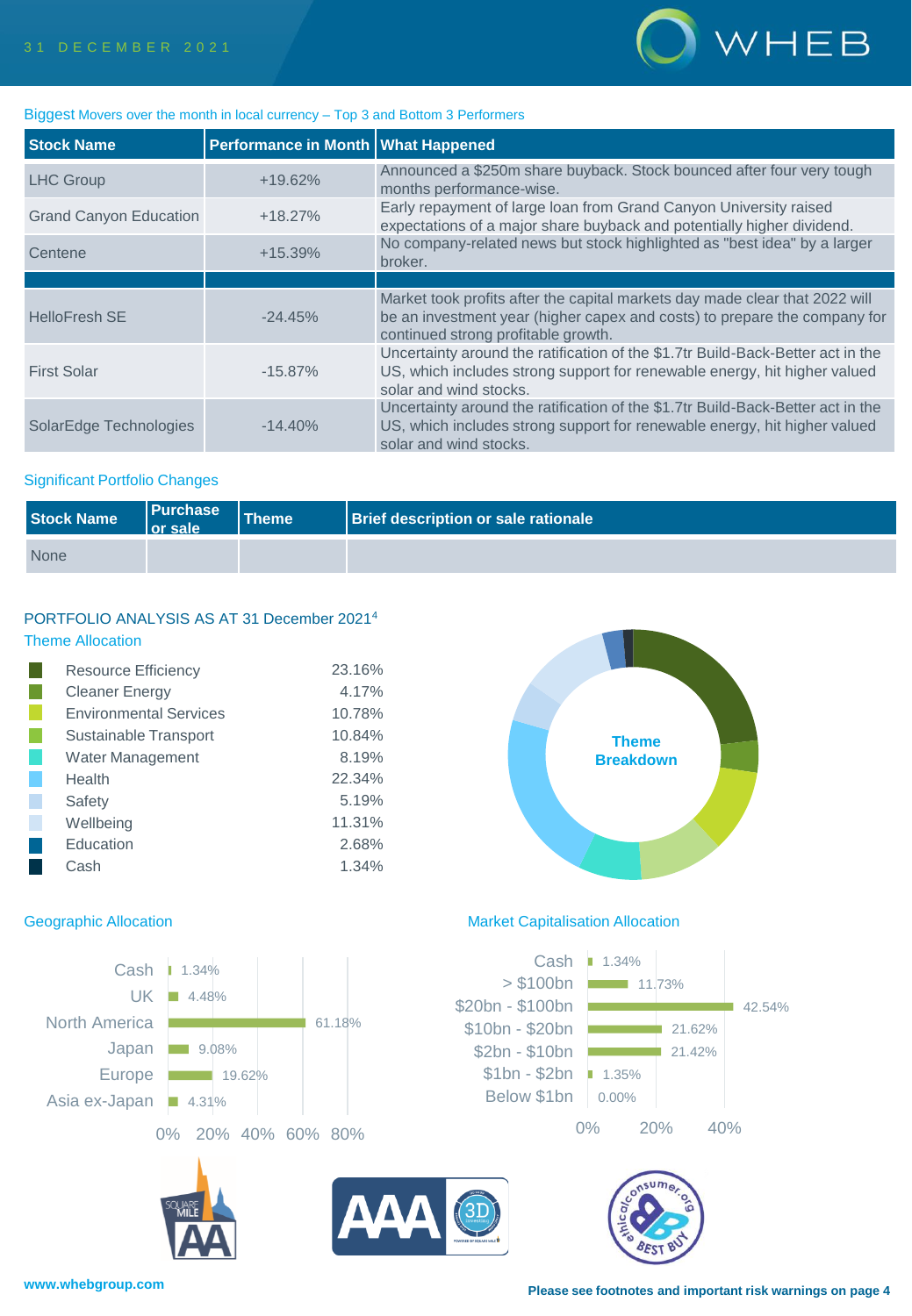

#### Alignment with UN SDGs



#### Comparative Performance (Figures are historic and past performance does not predict future returns).

| <b>Cumulative Performance</b>                                | 5 years | 3 years | 12 months | $\vert$ Year to date $\vert$ | 3 months | 1 month  |
|--------------------------------------------------------------|---------|---------|-----------|------------------------------|----------|----------|
| FP WHEB Sustainability C Acc<br>Primary Share Class (GBP)    | 83.03%  | 67.75%  | 15.49%    | 15.49%                       | 4.10%    | 0.84%    |
| MSCI World Total Return (GBP) <sup>5</sup>                   | 83.75%  | 69.50%  | $22.94\%$ | 22.94%                       | 7.28%    | 1.85%    |
| <b>IA Global Sector Average Total</b><br>Return <sup>6</sup> | 77.80%  | 65.39%  | 17.68%    | 17.68%                       | 4.68%    | $1.37\%$ |

| Discrete Performance                                             | $Dec 2020 -$<br><b>Dec 2021</b> | $Dec 2019 -$<br><b>Dec 2020</b> | Dec $2018 -$<br><b>Dec 2019</b> | Dec 2017 -<br><b>Dec 2018</b> | Dec $2016 -$<br><b>Dec 2017</b> |
|------------------------------------------------------------------|---------------------------------|---------------------------------|---------------------------------|-------------------------------|---------------------------------|
| FP WHEB Sustainability C Acc<br><b>Primary Share Class (GBP)</b> | 15.49%                          | 20.01%                          | 21.03%                          | $-6.00\%$                     | 16.07%                          |
| <b>MSCI World Total Return (GBP)</b>                             | 22.94%                          | 12.32%                          | 22.74%                          | $-3.04%$                      | 11.80%                          |
| <b>IA Global Sector Average Total</b><br>Return                  | 17.68%                          | $15.27\%$                       | 21.92%                          | $-5.72\%$                     | 14.02%                          |

#### SHARE CLASSES AND FUND INFORMATION<sup>7</sup>

| <b>Shareclass</b>           | <b>Currency</b> | <b>Price</b> |       | <b>Ongoing</b><br><b>Charges</b><br>and Fees | <b>ISIN</b>  | <b>SEDOL</b>                     |
|-----------------------------|-----------------|--------------|-------|----------------------------------------------|--------------|----------------------------------|
| C Accumulation              | <b>GBP</b>      | 323.40       | Pence | 1.03%                                        | GB00B8HPRW47 | B8HPRW4                          |
| C Accumulation              | <b>CHF</b>      | 146.93       | Cents | 1.03%                                        | GB00BF7M1G66 | BF7M1G6                          |
| C. Accumulation             | <b>EUR</b>      | 166.37       | Cents | 1.03%                                        | GB00BF7M1771 | <b>BF7M177</b>                   |
| C. Accumulation             | <b>USD</b>      | 163.68       | Cents | 1.03%                                        | GB00BFXBL788 | BFXBL78                          |
| C Income*                   | <b>GBP</b>      | 235.11       | Pence | 1.03%                                        | GB00BHBFFN03 | BHBFFN0                          |
| D Accumulation <sup>8</sup> | <b>GBP</b>      | 323.52       | Pence | 0.93%                                        | GB00BMC2QC11 | BMC <sub>2</sub> QC <sub>1</sub> |
| D Income*                   | <b>GBP</b>      | 235.20       | Pence | 0.93%                                        | GB00BMC2QD28 | BMC <sub>2</sub> Q <sub>D2</sub> |
| <b>R</b> Accumulation       | <b>GBP</b>      | 311.85       | Pence | 1.13%                                        | GB00BMC2QF42 | BMC <sub>2</sub> QF4             |
| A Accumulation              | <b>GBP</b>      | 311.19       | Pence | 1.68%                                        | GB00B4LDCG53 | B4LDCG5                          |
| A Accumulation              | <b>USD</b>      | 160.31       | Cents | 1.68%                                        | GB00BFXBL341 | BFXBL34                          |
| B Accumulation <sup>9</sup> | <b>GBP</b>      | 241.05       | Pence | 0.55%                                        | GB00B6Y2LD34 | B6Y2LD3                          |

\*Income Frequency: Annual Dividend Record Date: 31 December Last Dividend: C Inc: 1.5955p D Inc: n/a (launch date 13 August 2021)

Key Dates\* Annual report 31 **December** Interim report 30 June \*Changed from 28th February and 31<sup>st</sup> August

Authorised Corporate Director (ACD): FundRock Partners Limited Fund Administrator: SS&C Financial Services Europe Limited